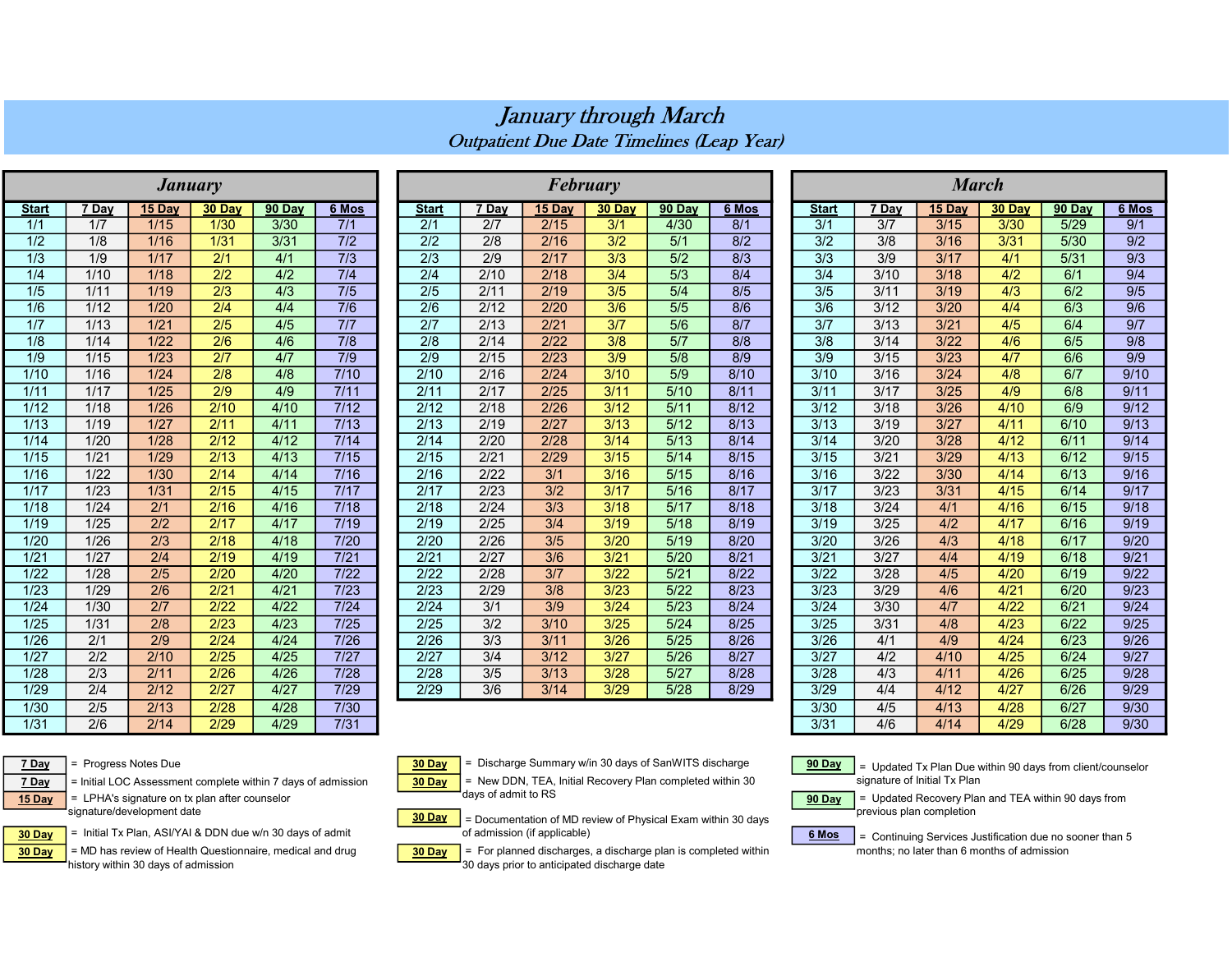# April through June Outpatient Due Date Timelines (Leap Year)

|              |                  | <b>April</b>  |        |        |       |
|--------------|------------------|---------------|--------|--------|-------|
| <b>Start</b> | 7 Day            | <b>15 Day</b> | 30 Day | 90 Day | 6 Mos |
| 4/1          | 4/7              | 4/15          | 4/30   | 6/29   | 10/1  |
| 4/2          | 4/8              | 4/16          | 5/1    | 6/30   | 10/2  |
| 4/3          | 4/9              | 4/17          | 5/2    | 7/1    | 10/3  |
| 4/4          | 4/10             | 4/18          | 5/3    | 7/2    | 10/4  |
| 4/5          | 4/11             | 4/19          | 5/4    | 7/3    | 10/5  |
| 4/6          | 4/12             | 4/20          | 5/5    | 7/4    | 10/6  |
| 4/7          | 4/13             | 4/21          | 5/6    | 7/5    | 10/7  |
| 4/8          | 4/14             | 4/22          | 5/7    | 7/6    | 10/8  |
| 4/9          | 4/15             | 4/23          | 5/8    | 7/7    | 10/9  |
| 4/10         | 4/16             | 4/24          | 5/9    | 7/8    | 10/10 |
| 4/11         | 4/17             | 4/25          | 5/10   | 7/9    | 10/11 |
| 4/12         | 4/18             | 4/26          | 5/11   | 7/10   | 10/12 |
| 4/13         | 4/19             | 4/27          | 5/12   | 7/11   | 10/13 |
| 4/14         | 4/20             | 4/28          | 5/13   | 7/12   | 10/14 |
| 4/15         | 4/21             | 4/29          | 5/14   | 7/13   | 10/15 |
| 4/16         | 4/22             | 4/30          | 5/15   | 7/14   | 10/16 |
| 4/17         | 4/23             | 5/1           | 5/16   | 7/15   | 10/17 |
| 4/18         | 4/24             | 5/2           | 5/17   | 7/16   | 10/18 |
| 4/19         | 4/25             | 5/3           | 5/18   | 7/17   | 10/19 |
| 4/20         | 4/26             | 5/4           | 5/19   | 7/18   | 10/20 |
| 4/21         | 4/27             | 5/5           | 5/20   | 7/19   | 10/21 |
| 4/22         | 4/28             | 5/6           | 5/21   | 7/20   | 10/22 |
| 4/23         | 4/29             | 5/7           | 5/22   | 7/21   | 10/23 |
| 4/24         | 4/30             | 5/8           | 5/23   | 7/22   | 10/24 |
| 4/25         | 5/1              | 5/9           | 5/24   | 7/23   | 10/25 |
| 4/26         | 5/2              | 5/10          | 5/25   | 7/24   | 10/26 |
| 4/27         | $\overline{5/3}$ | 5/11          | 5/26   | 7/25   | 10/27 |
| 4/28         | 5/4              | 5/12          | 5/27   | 7/26   | 10/28 |
| 4/29         | 5/5              | 5/13          | 5/28   | 7/27   | 10/29 |
| 4/30         | 5/6              | 5/14          | 5/29   | 7/28   | 10/30 |

| 7 Day  |
|--------|
| 7 Day  |
| 15 Day |

Frogress Notes Due → The State of Text Control of Text Control of Burney Win 30 days of SanWITS discharge 90 Day

 $=$  Initial LOC Assessment complete within 7 days of admission  $\overline{30 \text{ Day}}$ 15 Day = LPHA's signature on tx plan after counselor example of the state of days of admit to RS and the state of the state of the state of the state of the state of the state of the state of the state of the state of the

signature/development date

 $\boxed{30 \text{ Day}}$  = MD has review of Health Questionnaire, medical and drug  $\boxed{30 \text{ Day}}$ history within 30 days of admission

|                |       | $\iota$ if $\iota$ |        |                |       |                |        | $\mathbf{r}$ |        |        |        |              |                  | $\boldsymbol{v}$ verve |        |               |        |
|----------------|-------|--------------------|--------|----------------|-------|----------------|--------|--------------|--------|--------|--------|--------------|------------------|------------------------|--------|---------------|--------|
| <b>Start</b>   | 7 Dav | 15 Day             | 30 Dav | 90 Dav         | 6 Mos | <b>Start</b>   | 7 Dav  | 15 Day       | 30 Day | 90 Day | 6 Mos  | <b>Start</b> | 7 Dav            | 15 Day                 | 30 Dav | <b>90 Day</b> | 6 Mos  |
| 4/1            | 4/7   | 4/15               | 4/30   | 6/29           | 10/1  | 5/1            | 5/7    | 5/15         | 5/30   | 7/29   | 11/1   | 6/1          | 6/7              | 6/15                   | 6/30   | 8/29          | 12/1   |
| 4/2            | 4/8   | 4/16               | 5/1    | 6/30           | 10/2  | 5/2            | 5/8    | 5/16         | 5/31   | $7/30$ | $11/2$ | 6/2          | 6/8              | 6/16                   | 7/1    | 8/30          | $12/2$ |
| 4/3            | 4/9   | 4/17               | 5/2    | $7/1$          | 10/3  | 5/3            | 5/9    | 5/17         | 6/1    | $7/31$ | 11/3   | 6/3          | 6/9              | 6/17                   | 7/2    | 8/31          | 12/3   |
| 4/4            | 4/10  | 4/18               | 5/3    | 7/2            | 10/4  | 5/4            | 5/10   | 5/18         | 6/2    | 8/1    | 11/4   | 6/4          | 6/10             | 6/18                   | 7/3    | 9/1           | $12/4$ |
| 4/5            | 4/11  | 4/19               | 5/4    | 7/3            | 10/5  | 5/5            | 5/11   | 5/19         | 6/3    | 8/2    | $11/5$ | 6/5          | 6/11             | 6/19                   | 7/4    | 9/2           | $12/5$ |
| 4/6            | 4/12  | 4/20               | 5/5    | 7/4            | 10/6  | 5/6            | 5/12   | 5/20         | 6/4    | 8/3    | 11/6   | 6/6          | 6/12             | 6/20                   | 7/5    | 9/3           | 12/6   |
| 4/7            | 4/13  | 4/21               | 5/6    | 7/5            | 10/7  | 5/7            | 5/13   | 5/21         | 6/5    | 8/4    | $11/7$ | 6/7          | 6/13             | 6/21                   | 7/6    | 9/4           | $12/7$ |
| 4/8            | 4/14  | 4/22               | 5/7    | 7/6            | 10/8  | 5/8            | 5/14   | 5/22         | 6/6    | 8/5    | 11/8   | 6/8          | 6/14             | 6/22                   | 7/7    | 9/5           | 12/8   |
| 4/9            | 4/15  | 4/23               | 5/8    | 7/7            | 10/9  | 5/9            | 5/15   | 5/23         | 6/7    | 8/6    | 11/9   | 6/9          | 6/15             | 6/23                   | 7/8    | 9/6           | 12/9   |
| 4/10           | 4/16  | 4/24               | 5/9    | 7/8            | 10/10 | 5/10           | 5/16   | 5/24         | 6/8    | 8/7    | 11/10  | 6/10         | 6/16             | 6/24                   | 7/9    | 9/7           | 12/10  |
| 4/11           | 4/17  | 4/25               | 5/10   | 7/9            | 10/11 | 5/11           | 5/17   | 5/25         | 6/9    | 8/8    | 11/11  | 6/11         | 6/17             | 6/25                   | 7/10   | 9/8           | 12/11  |
| 4/12           | 4/18  | 4/26               | 5/11   | 7/10           | 10/12 | 5/12           | 5/18   | 5/26         | 6/10   | 8/9    | 11/12  | 6/12         | 6/18             | 6/26                   | 7/11   | 9/9           | 12/12  |
| 4/13           | 4/19  | 4/27               | 5/12   | 7/11           | 10/13 | 5/13           | 5/19   | 5/27         | 6/11   | 8/10   | 11/13  | 6/13         | 6/19             | 6/27                   | 7/12   | 9/10          | 12/13  |
| 4/14           | 4/20  | 4/28               | 5/13   | 7/12           | 10/14 | 5/14           | 5/20   | 5/28         | 6/12   | 8/11   | 11/14  | 6/14         | 6/20             | 6/28                   | 7/13   | 9/11          | 12/14  |
| 4/15           | 4/21  | 4/29               | 5/14   | 7/13           | 10/15 | 5/15           | 5/21   | 5/29         | 6/13   | 8/12   | 11/15  | 6/15         | 6/21             | 6/29                   | 7/14   | 9/12          | 12/15  |
| 4/16           | 4/22  | 4/30               | 5/15   | $\frac{7}{14}$ | 10/16 | 5/16           | 5/22   | 5/30         | 6/14   | 8/13   | 11/16  | 6/16         | 6/22             | 6/30                   | $7/15$ | 9/13          | 12/16  |
| 4/17           | 4/23  | 5/1                | 5/16   | 7/15           | 10/17 | 5/17           | 5/23   | 5/31         | 6/15   | 8/14   | 11/17  | 6/17         | 6/23             | 7/1                    | 7/16   | 9/14          | 12/17  |
| 4/18           | 4/24  | 5/2                | 5/17   | 7/16           | 10/18 | 5/18           | 5/24   | 6/1          | 6/16   | 8/15   | 11/18  | 6/18         | 6/24             | 7/2                    | 7/17   | 9/15          | 12/18  |
| 4/19           | 4/25  | 5/3                | 5/18   | $7/17$         | 10/19 | 5/19           | 5/25   | 6/2          | 6/17   | 8/16   | 11/19  | 6/19         | 6/25             | $\overline{7/3}$       | 7/18   | 9/16          | 12/19  |
| 4/20           | 4/26  | 5/4                | 5/19   | 7/18           | 10/20 | 5/20           | 5/26   | 6/3          | 6/18   | 8/17   | 11/20  | 6/20         | 6/26             | 7/4                    | 7/19   | 9/17          | 12/20  |
| 4/21           | 4/27  | 5/5                | 5/20   | 7/19           | 10/21 | 5/21           | $5/27$ | 6/4          | 6/19   | 8/18   | 11/21  | 6/21         | 6/27             | 7/5                    | 7/20   | 9/18          | 12/21  |
| 4/22           | 4/28  | 5/6                | 5/21   | 7/20           | 10/22 | $5/22$         | 5/28   | 6/5          | 6/20   | 8/19   | 11/22  | 6/22         | 6/28             | 7/6                    | $7/21$ | 9/19          | 12/22  |
| 4/23           | 4/29  | 5/7                | $5/22$ | 7/21           | 10/23 | 5/23           | 5/29   | 6/6          | 6/21   | 8/20   | 11/23  | 6/23         | 6/29             | 7/7                    | $7/22$ | 9/20          | 12/23  |
| 4/24           | 4/30  | 5/8                | 5/23   | 7/22           | 10/24 | 5/24           | 5/30   | 6/7          | 6/22   | 8/21   | 11/24  | 6/24         | 6/30             | 7/8                    | 7/23   | 9/21          | 12/24  |
| 4/25           | 5/1   | 5/9                | $5/24$ | 7/23           | 10/25 | $5/25$         | 5/31   | 6/8          | 6/23   | 8/22   | 11/25  | 6/25         | $\frac{7}{1}$    | 7/9                    | 7/24   | 9/22          | 12/25  |
| 4/26           | 5/2   | 5/10               | 5/25   | 7/24           | 10/26 | 5/26           | 6/1    | 6/9          | 6/24   | 8/23   | 11/26  | 6/26         | 7/2              | 7/10                   | 7/25   | 9/23          | 12/26  |
| 4/27           | 5/3   | 5/11               | 5/26   | $\frac{7}{25}$ | 10/27 | 5/27           | 6/2    | 6/10         | 6/25   | 8/24   | 11/27  | 6/27         | 7/3              | 7/11                   | 7/26   | 9/24          | 12/27  |
| $\frac{4}{28}$ | 5/4   | 5/12               | 5/27   | 7/26           | 10/28 | 5/28           | 6/3    | 6/11         | 6/26   | 8/25   | 11/28  | 6/28         | 7/4              | 7/12                   | $7/27$ | 9/25          | 12/28  |
| 4/29           | 5/5   | 5/13               | 5/28   | 7/27           | 10/29 | 5/29           | 6/4    | 6/12         | 6/27   | 8/26   | 11/29  | 6/29         | 7/5              | 7/13                   | 7/28   | 9/26          | 12/29  |
| 4/30           | 5/6   | 5/14               | 5/29   | 7/28           | 10/30 | $\frac{5}{30}$ | 6/5    | 6/13         | 6/28   | 8/27   | 11/30  | 6/30         | $\overline{7/6}$ | 7/14                   | 7/29   | 9/27          | 12/30  |
|                |       |                    |        |                |       | 5/31           | 6/6    | 6/14         | 6/29   | 8/28   | 11/30  |              |                  |                        |        |               |        |

|          | May           |        |       |                   |       | June             |        |        |                    |
|----------|---------------|--------|-------|-------------------|-------|------------------|--------|--------|--------------------|
| <b>V</b> | <b>30 Day</b> | 90 Day | 6 Mos | <b>Start</b>      | 7 Day | 15 Day           | 30 Day | 90 Day | 6 Mos              |
|          | 5/30          | 7/29   | 11/1  | 6/1               | 6/7   | 6/15             | 6/30   | 8/29   | 12/1               |
|          | 5/31          | 7/30   | 11/2  | 6/2               | 6/8   | 6/16             | 7/1    | 8/30   | 12/2               |
|          | 6/1           | 7/31   | 11/3  | 6/3               | 6/9   | 6/17             | 7/2    | 8/31   | 12/3               |
|          | 6/2           | 8/1    | 11/4  | 6/4               | 6/10  | 6/18             | 7/3    | 9/1    | 12/4               |
|          | 6/3           | 8/2    | 11/5  | 6/5               | 6/11  | 6/19             | 7/4    | 9/2    | 12/5               |
|          | 6/4           | 8/3    | 11/6  | 6/6               | 6/12  | 6/20             | 7/5    | 9/3    | 12/6               |
|          | 6/5           | 8/4    | 11/7  | 6/7               | 6/13  | 6/21             | 7/6    | 9/4    | 12/7               |
|          | 6/6           | 8/5    | 11/8  | 6/8               | 6/14  | 6/22             | 7/7    | 9/5    | 12/8               |
|          | 6/7           | 8/6    | 11/9  | 6/9               | 6/15  | 6/23             | 7/8    | 9/6    | 12/9               |
|          | 6/8           | 8/7    | 11/10 | 6/10              | 6/16  | 6/24             | 7/9    | 9/7    | 12/10              |
|          | 6/9           | 8/8    | 11/11 | 6/11              | 6/17  | 6/25             | 7/10   | 9/8    | 12/11              |
|          | 6/10          | 8/9    | 11/12 | 6/12              | 6/18  | 6/26             | 7/11   | 9/9    | 12/12              |
|          | 6/11          | 8/10   | 11/13 | 6/13              | 6/19  | 6/27             | 7/12   | 9/10   | 12/13              |
|          | 6/12          | 8/11   | 11/14 | 6/14              | 6/20  | 6/28             | 7/13   | 9/11   | 12/14              |
|          | 6/13          | 8/12   | 11/15 | 6/15              | 6/21  | 6/29             | 7/14   | 9/12   | 12/15              |
|          | 6/14          | 8/13   | 11/16 | 6/16              | 6/22  | 6/30             | 7/15   | 9/13   | 12/16              |
|          | 6/15          | 8/14   | 11/17 | 6/17              | 6/23  | 7/1              | 7/16   | 9/14   | 12/17              |
|          | 6/16          | 8/15   | 11/18 | 6/18              | 6/24  | 7/2              | 7/17   | 9/15   | 12/18              |
|          | 6/17          | 8/16   | 11/19 | 6/19              | 6/25  | $\overline{7/3}$ | 7/18   | 9/16   | 12/19              |
|          | 6/18          | 8/17   | 11/20 | 6/20              | 6/26  | 7/4              | 7/19   | 9/17   | 12/20              |
|          | 6/19          | 8/18   | 11/21 | 6/21              | 6/27  | $\overline{7/5}$ | 7/20   | 9/18   | 12/21              |
|          | 6/20          | 8/19   | 11/22 | 6/22              | 6/28  | 7/6              | 7/21   | 9/19   | 12/22              |
|          | 6/21          | 8/20   | 11/23 | $\overline{6/23}$ | 6/29  | 7/7              | 7/22   | 9/20   | $\overline{12/23}$ |
|          | 6/22          | 8/21   | 11/24 | 6/24              | 6/30  | 7/8              | 7/23   | 9/21   | 12/24              |
|          | 6/23          | 8/22   | 11/25 | 6/25              | 7/1   | 7/9              | 7/24   | 9/22   | 12/25              |
|          | 6/24          | 8/23   | 11/26 | 6/26              | 7/2   | 7/10             | 7/25   | 9/23   | 12/26              |
|          | 6/25          | 8/24   | 11/27 | 6/27              | 7/3   | 7/11             | 7/26   | 9/24   | 12/27              |
|          | 6/26          | 8/25   | 11/28 | 6/28              | 7/4   | 7/12             | 7/27   | 9/25   | 12/28              |
|          | 6/27          | 8/26   | 11/29 | 6/29              | 7/5   | 7/13             | 7/28   | 9/26   | 12/29              |
|          | 6/28          | 8/27   | 11/30 | 6/30              | 7/6   | 7/14             | 7/29   | 9/27   | 12/30              |



= Updated Tx Plan Due within 90 days from client/counselor = New DDN, TEA, Initial Recovery Plan completed within 30 signature of Initial Tx Plan<br>days of admit to RS signature of Initial Tx Plan

 = Updated Recovery Plan and TEA within 90 days from previous plan completion



= MD has review of Health Questionnaire, medical and drug **and a service of the Suppler of than 6** months of admission 30 days prior to anticipated discharge date

 $\vert$  = Continuing Services Justification due no sooner than 5<br>months: no later than 6 months of admission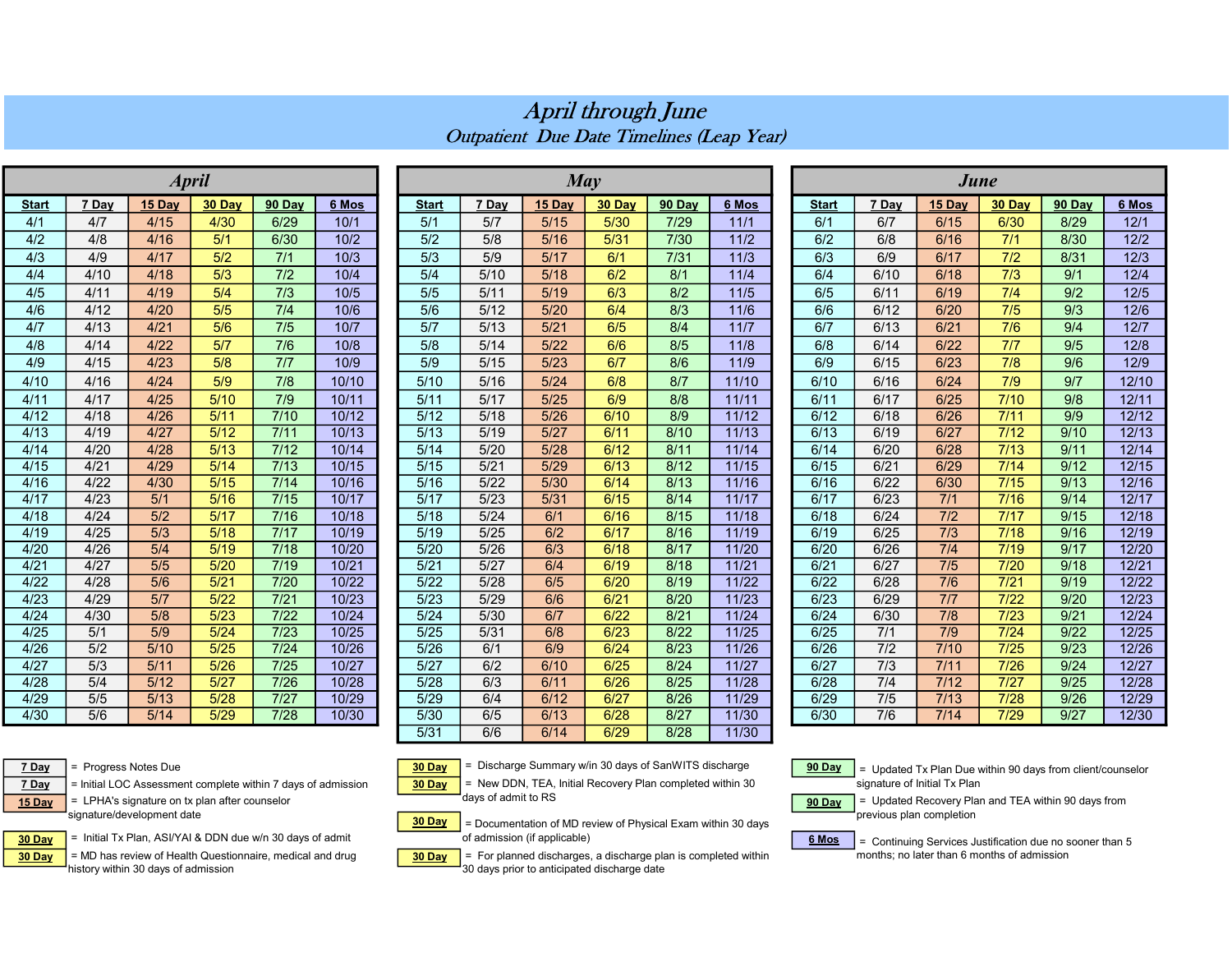# July through September Outpatient Due Date Timelines (Leap Year)

|                  |       |        | <b>July</b>   |        |        |              |       | <b>August</b> |                |
|------------------|-------|--------|---------------|--------|--------|--------------|-------|---------------|----------------|
| <b>Start</b>     | 7 Day | 15 Day | <b>30 Day</b> | 90 Day | 6 Mos  | <b>Start</b> | 7 Day | 15 Day        | 30             |
| 7/1              | 7/7   | 7/15   | 7/30          | 9/28   | 1/1    | 8/1          | 8/7   | 8/15          | 8 <sub>i</sub> |
| 7/2              | 7/8   | 7/16   | 7/31          | 9/29   | 1/2    | 8/2          | 8/8   | 8/16          | 8 <sub>i</sub> |
| 7/3              | 7/9   | 7/17   | 8/1           | 9/30   | 1/3    | 8/3          | 8/9   | 8/17          | ç              |
| 7/4              | 7/10  | 7/18   | 8/2           | 10/1   | 1/4    | 8/4          | 8/10  | 8/18          | ç              |
| 7/5              | 7/11  | 7/19   | 8/3           | 10/2   | 1/5    | 8/5          | 8/11  | 8/19          | ç              |
| 7/6              | 7/12  | 7/20   | 8/4           | 10/3   | 1/6    | 8/6          | 8/12  | 8/20          | ę              |
| 7/7              | 7/13  | 7/21   | 8/5           | 10/4   | 1/7    | 8/7          | 8/13  | 8/21          | ę              |
| $\overline{7/8}$ | 7/14  | $7/22$ | 8/6           | 10/5   | 1/8    | 8/8          | 8/14  | 8/22          | ç              |
| $\overline{7/9}$ | 7/15  | 7/23   | 8/7           | 10/6   | 1/9    | 8/9          | 8/15  | 8/23          | ę              |
| 7/10             | 7/16  | 7/24   | 8/8           | 10/7   | 1/10   | 8/10         | 8/16  | 8/24          | ç              |
| 7/11             | 7/17  | 7/25   | 8/9           | 10/8   | 1/11   | 8/11         | 8/17  | 8/25          | ç              |
| 7/12             | 7/18  | 7/26   | 8/10          | 10/9   | 1/12   | 8/12         | 8/18  | 8/26          | 9 <sub>i</sub> |
| 7/13             | 7/19  | 7/27   | 8/11          | 10/10  | 1/13   | 8/13         | 8/19  | 8/27          | 9 <sub>i</sub> |
| 7/14             | 7/20  | 7/28   | 8/12          | 10/11  | 1/14   | 8/14         | 8/20  | 8/28          | 9 <sub>i</sub> |
| 7/15             | 7/21  | 7/29   | 8/13          | 10/12  | 1/15   | 8/15         | 8/21  | 8/29          | 9 <sub>i</sub> |
| 7/16             | 7/22  | 7/30   | 8/14          | 10/13  | 1/16   | 8/16         | 8/22  | 8/30          | 9 <sub>i</sub> |
| 7/17             | 7/23  | 7/31   | 8/15          | 10/14  | 1/17   | 8/17         | 8/23  | 8/31          | $\overline{9}$ |
| $\frac{7}{18}$   | 7/24  | 8/1    | 8/16          | 10/15  | 1/18   | 8/18         | 8/24  | 9/1           | 9 <sub>i</sub> |
| 7/19             | 7/25  | 8/2    | 8/17          | 10/16  | 1/19   | 8/19         | 8/25  | 9/2           | $\overline{9}$ |
| 7/20             | 7/26  | 8/3    | 8/18          | 10/17  | 1/20   | 8/20         | 8/26  | 9/3           | 9 <sub>i</sub> |
| $\frac{7}{21}$   | 7/27  | 8/4    | 8/19          | 10/18  | $1/21$ | 8/21         | 8/27  | 9/4           | $\overline{9}$ |
| 7/22             | 7/28  | 8/5    | 8/20          | 10/19  | 1/22   | 8/22         | 8/28  | 9/5           | 9 <sub>i</sub> |
| 7/23             | 7/29  | 8/6    | 8/21          | 10/20  | 1/23   | 8/23         | 8/29  | 9/6           | 9 <sub>i</sub> |
| 7/24             | 7/30  | 8/7    | 8/22          | 10/21  | 1/24   | 8/24         | 8/30  | 9/7           | 9 <sub>i</sub> |
| 7/25             | 7/31  | 8/8    | 8/23          | 10/22  | 1/25   | 8/25         | 8/31  | 9/8           | 9 <sub>i</sub> |
| 7/26             | 8/1   | 8/9    | 8/24          | 10/23  | 1/26   | 8/26         | 9/1   | 9/9           | 9 <sub>i</sub> |
| 7/27             | 8/2   | 8/10   | 8/25          | 10/24  | 1/27   | 8/27         | 9/2   | 9/10          | 9 <sub>i</sub> |
| 7/28             | 8/3   | 8/11   | 8/26          | 10/25  | 1/28   | 8/28         | 9/3   | 9/11          | 9 <sub>i</sub> |
| 7/29             | 8/4   | 8/12   | 8/27          | 10/26  | 1/29   | 8/29         | 9/4   | 9/12          | 9              |
| 7/30             | 8/5   | 8/13   | 8/28          | 10/27  | 1/30   | 8/30         | 9/5   | 9/13          | $\overline{9}$ |
| 7/31             | 8/6   | 8/14   | 8/29          | 10/28  | 1/31   | 8/31         | 9/6   | 9/14          | $\overline{9}$ |

|                   |       |        | <b>July</b> |               |                  |              |       |        | <b>August</b> |        |                  |                  |       | <b>September</b> |        |        |                   |
|-------------------|-------|--------|-------------|---------------|------------------|--------------|-------|--------|---------------|--------|------------------|------------------|-------|------------------|--------|--------|-------------------|
| <b>Start</b>      | 7 Dav | 15 Dav | 30 Day      | <b>90 Day</b> | 6 Mos            | <b>Start</b> | 7 Dav | 15 Day | 30 Day        | 90 Day | 6 Mos            | <b>Start</b>     | 7 Day | 15 Day           | 30 Day | 90 Day | 6 Mos             |
| $\frac{7}{1}$     | 7/7   | 7/15   | 7/30        | 9/28          | 1/1              | 8/1          | 8/7   | 8/15   | 8/30          | 10/29  | 2/1              | 9/1              | 9/7   | 9/15             | 9/30   | 11/29  | $\overline{3/1}$  |
| 7/2               | 7/8   | 7/16   | 7/31        | 9/29          | 1/2              | 8/2          | 8/8   | 8/16   | 8/31          | 10/30  | $\overline{2/2}$ | 9/2              | 9/8   | 9/16             | 10/1   | 11/30  | $\overline{3/2}$  |
| $\overline{7/3}$  | 7/9   | 7/17   | 8/1         | 9/30          | $\overline{1/3}$ | 8/3          | 8/9   | 8/17   | 9/1           | 10/31  | $\overline{2/3}$ | $\overline{9/3}$ | 9/9   | 9/17             | 10/2   | 12/1   | $\overline{3/3}$  |
| 7/4               | 7/10  | 7/18   | 8/2         | 10/1          | 1/4              | 8/4          | 8/10  | 8/18   | 9/2           | 11/1   | $\overline{2/4}$ | 9/4              | 9/10  | 9/18             | 10/3   | 12/2   | $\overline{3/4}$  |
| 7/5               | 7/11  | 7/19   | 8/3         | 10/2          | 1/5              | 8/5          | 8/11  | 8/19   | 9/3           | $11/2$ | $\overline{2/5}$ | 9/5              | 9/11  | 9/19             | 10/4   | 12/3   | $\overline{3/5}$  |
| 7/6               | 7/12  | $7/20$ | 8/4         | 10/3          | 1/6              | 8/6          | 8/12  | 8/20   | 9/4           | 11/3   | $\overline{2/6}$ | 9/6              | 9/12  | 9/20             | 10/5   | 12/4   | 3/6               |
| 7/7               | 7/13  | 7/21   | 8/5         | 10/4          | 1/7              | 8/7          | 8/13  | 8/21   | 9/5           | $11/4$ | $\overline{2/7}$ | 9/7              | 9/13  | 9/21             | 10/6   | 12/5   | $\overline{3/7}$  |
| 7/8               | 7/14  | 7/22   | 8/6         | 10/5          | 1/8              | 8/8          | 8/14  | 8/22   | 9/6           | 11/5   | 2/8              | 9/8              | 9/14  | 9/22             | 10/7   | 12/6   | 3/8               |
| $\overline{7/9}$  | 7/15  | 7/23   | 8/7         | 10/6          | 1/9              | 8/9          | 8/15  | 8/23   | 9/7           | 11/6   | 2/9              | 9/9              | 9/15  | 9/23             | 10/8   | 12/7   | $\overline{3/9}$  |
| 7/10              | 7/16  | 7/24   | 8/8         | 10/7          | 1/10             | 8/10         | 8/16  | 8/24   | 9/8           | 11/7   | 2/10             | 9/10             | 9/16  | 9/24             | 10/9   | 12/8   | 3/10              |
| 7/11              | 7/17  | 7/25   | 8/9         | 10/8          | 1/11             | 8/11         | 8/17  | 8/25   | 9/9           | 11/8   | 2/11             | 9/11             | 9/17  | 9/25             | 10/10  | 12/9   | 3/11              |
| 7/12              | 7/18  | 7/26   | 8/10        | 10/9          | $1/12$           | 8/12         | 8/18  | 8/26   | 9/10          | 11/9   | 2/12             | 9/12             | 9/18  | 9/26             | 10/11  | 12/10  | 3/12              |
| 7/13              | 7/19  | 7/27   | 8/11        | 10/10         | 1/13             | 8/13         | 8/19  | 8/27   | 9/11          | 11/10  | 2/13             | 9/13             | 9/19  | 9/27             | 10/12  | 12/11  | $\overline{3/13}$ |
| 7/14              | 7/20  | 7/28   | 8/12        | 10/11         | 1/14             | 8/14         | 8/20  | 8/28   | 9/12          | 11/11  | 2/14             | 9/14             | 9/20  | 9/28             | 10/13  | 12/12  | $\frac{3}{14}$    |
| 7/15              | 7/21  | 7/29   | 8/13        | 10/12         | 1/15             | 8/15         | 8/21  | 8/29   | 9/13          | 11/12  | 2/15             | 9/15             | 9/21  | 9/29             | 10/14  | 12/13  | $\overline{3/15}$ |
| $\frac{7}{16}$    | 7/22  | 7/30   | 8/14        | 10/13         | 1/16             | 8/16         | 8/22  | 8/30   | 9/14          | 11/13  | 2/16             | 9/16             | 9/22  | 9/30             | 10/15  | 12/14  | 3/16              |
| 7/17              | 7/23  | 7/31   | 8/15        | 10/14         | 1/17             | 8/17         | 8/23  | 8/31   | 9/15          | 11/14  | 2/17             | 9/17             | 9/23  | 10/1             | 10/16  | 12/15  | 3/17              |
| $\frac{7}{18}$    | 7/24  | 8/1    | 8/16        | 10/15         | 1/18             | 8/18         | 8/24  | 9/1    | 9/16          | 11/15  | 2/18             | 9/18             | 9/24  | 10/2             | 10/17  | 12/16  | 3/18              |
| 7/19              | 7/25  | 8/2    | 8/17        | 10/16         | 1/19             | 8/19         | 8/25  | 9/2    | 9/17          | 11/16  | 2/19             | 9/19             | 9/25  | 10/3             | 10/18  | 12/17  | 3/19              |
| 7/20              | 7/26  | 8/3    | 8/18        | 10/17         | 1/20             | 8/20         | 8/26  | 9/3    | 9/18          | 11/17  | 2/20             | 9/20             | 9/26  | 10/4             | 10/19  | 12/18  | 3/20              |
| 7/21              | 7/27  | 8/4    | 8/19        | 10/18         | 1/21             | 8/21         | 8/27  | 9/4    | 9/19          | 11/18  | 2/21             | 9/21             | 9/27  | 10/5             | 10/20  | 12/19  | $\frac{3}{21}$    |
| $\overline{7/22}$ | 7/28  | 8/5    | 8/20        | 10/19         | $\frac{1}{22}$   | 8/22         | 8/28  | 9/5    | 9/20          | 11/19  | 2/22             | 9/22             | 9/28  | 10/6             | 10/21  | 12/20  | $\frac{3}{22}$    |
| 7/23              | 7/29  | 8/6    | 8/21        | 10/20         | $\frac{1}{23}$   | 8/23         | 8/29  | 9/6    | 9/21          | 11/20  | 2/23             | 9/23             | 9/29  | 10/7             | 10/22  | 12/21  | $\frac{3}{23}$    |
| 7/24              | 7/30  | 8/7    | 8/22        | 10/21         | 1/24             | 8/24         | 8/30  | 9/7    | 9/22          | 11/21  | 2/24             | 9/24             | 9/30  | 10/8             | 10/23  | 12/22  | $\frac{3}{24}$    |
| 7/25              | 7/31  | 8/8    | 8/23        | 10/22         | $\frac{1}{25}$   | 8/25         | 8/31  | 9/8    | 9/23          | 11/22  | 2/25             | 9/25             | 10/1  | 10/9             | 10/24  | 12/23  | $\frac{3}{25}$    |
| $\overline{7/26}$ | 8/1   | 8/9    | 8/24        | 10/23         | 1/26             | 8/26         | 9/1   | 9/9    | 9/24          | 11/23  | 2/26             | 9/26             | 10/2  | 10/10            | 10/25  | 12/24  | 3/26              |
| 7/27              | 8/2   | 8/10   | 8/25        | 10/24         | 1/27             | 8/27         | 9/2   | 9/10   | 9/25          | 11/24  | 2/27             | 9/27             | 10/3  | 10/11            | 10/26  | 12/25  | $\frac{3}{27}$    |
| 7/28              | 8/3   | 8/11   | 8/26        | 10/25         | 1/28             | 8/28         | 9/3   | 9/11   | 9/26          | 11/25  | 2/28             | 9/28             | 10/4  | 10/12            | 10/27  | 12/26  | 3/28              |
| 7/29              | 8/4   | 8/12   | 8/27        | 10/26         | 1/29             | 8/29         | 9/4   | 9/12   | 9/27          | 11/26  | 2/28             | 9/29             | 10/5  | 10/13            | 10/28  | 12/27  | 3/29              |
| 7/30              | 8/5   | 8/13   | 8/28        | 10/27         | 1/30             | 8/30         | 9/5   | 9/13   | 9/28          | 11/27  | 2/28             | 9/30             | 10/6  | 10/14            | 10/29  | 12/28  | 3/30              |
| 7/31              | 8/6   | 8/14   | 8/29        | 10/28         | 1/31             | 8/31         | 9/6   | 9/14   | 9/29          | 11/28  | 2/28             |                  |       |                  |        |        |                   |

|              |       | <b>September</b> |               |               |       |
|--------------|-------|------------------|---------------|---------------|-------|
| <b>Start</b> | 7 Day | <b>15 Day</b>    | <b>30 Day</b> | <b>90 Day</b> | 6 Mos |
| 9/1          | 9/7   | 9/15             | 9/30          | 11/29         | 3/1   |
| 9/2          | 9/8   | 9/16             | 10/1          | 11/30         | 3/2   |
| 9/3          | 9/9   | 9/17             | 10/2          | 12/1          | 3/3   |
| 9/4          | 9/10  | 9/18             | 10/3          | 12/2          | 3/4   |
| 9/5          | 9/11  | 9/19             | 10/4          | 12/3          | 3/5   |
| 9/6          | 9/12  | 9/20             | 10/5          | 12/4          | 3/6   |
| 9/7          | 9/13  | 9/21             | 10/6          | 12/5          | 3/7   |
| 9/8          | 9/14  | 9/22             | 10/7          | 12/6          | 3/8   |
| 9/9          | 9/15  | 9/23             | 10/8          | 12/7          | 3/9   |
| 9/10         | 9/16  | 9/24             | 10/9          | 12/8          | 3/10  |
| 9/11         | 9/17  | 9/25             | 10/10         | 12/9          | 3/11  |
| 9/12         | 9/18  | 9/26             | 10/11         | 12/10         | 3/12  |
| 9/13         | 9/19  | 9/27             | 10/12         | 12/11         | 3/13  |
| 9/14         | 9/20  | 9/28             | 10/13         | 12/12         | 3/14  |
| 9/15         | 9/21  | 9/29             | 10/14         | 12/13         | 3/15  |
| 9/16         | 9/22  | 9/30             | 10/15         | 12/14         | 3/16  |
| 9/17         | 9/23  | 10/1             | 10/16         | 12/15         | 3/17  |
| 9/18         | 9/24  | 10/2             | 10/17         | 12/16         | 3/18  |
| 9/19         | 9/25  | 10/3             | 10/18         | 12/17         | 3/19  |
| 9/20         | 9/26  | 10/4             | 10/19         | 12/18         | 3/20  |
| 9/21         | 9/27  | 10/5             | 10/20         | 12/19         | 3/21  |
| 9/22         | 9/28  | 10/6             | 10/21         | 12/20         | 3/22  |
| 9/23         | 9/29  | 10/7             | 10/22         | 12/21         | 3/23  |
| 9/24         | 9/30  | 10/8             | 10/23         | 12/22         | 3/24  |
| 9/25         | 10/1  | 10/9             | 10/24         | 12/23         | 3/25  |
| 9/26         | 10/2  | 10/10            | 10/25         | 12/24         | 3/26  |
| 9/27         | 10/3  | 10/11            | 10/26         | 12/25         | 3/27  |
| 9/28         | 10/4  | 10/12            | 10/27         | 12/26         | 3/28  |
| 9/29         | 10/5  | 10/13            | 10/28         | 12/27         | 3/29  |
| 9/30         | 10/6  | 10/14            | 10/29         | 12/28         | 3/30  |

 $\overline{7 \text{ Day}}$  = Initial LOC Assessment complete within 7 days of admission  $\overline{30 \text{ Day}}$ 

signature/development date



 $\boxed{30 \text{ Day}}$  = MD has review of Health Questionnaire, medical and drug  $\boxed{30 \text{ Day}}$ history within 30 days of admission

7 Day = Progress Notes Due 30 Day = Discharge Summary w/in 30 days of SanWITS discharge 30 Day

15 Day = LPHA's signature on tx plan after counselor example to the state of the state of the state of the state of the state of the state of the state of the state of the state of the state of the state of the state of th  $=$  New DDN, TEA, Initial Recovery Plan completed within 30 days of admit to RS



= MD has review of Health Questionnaire, medical and drug **and a service of the Suppler of than 6** months of admission 30 days prior to anticipated discharge date

 $\big\vert$  = Updated Tx Plan Due within 90 days from client/counselor<br>signature of Initial Tx Plan

= Updated Recovery Plan and TEA within 90 days from



= Continuing Services Justification due no sooner than 5